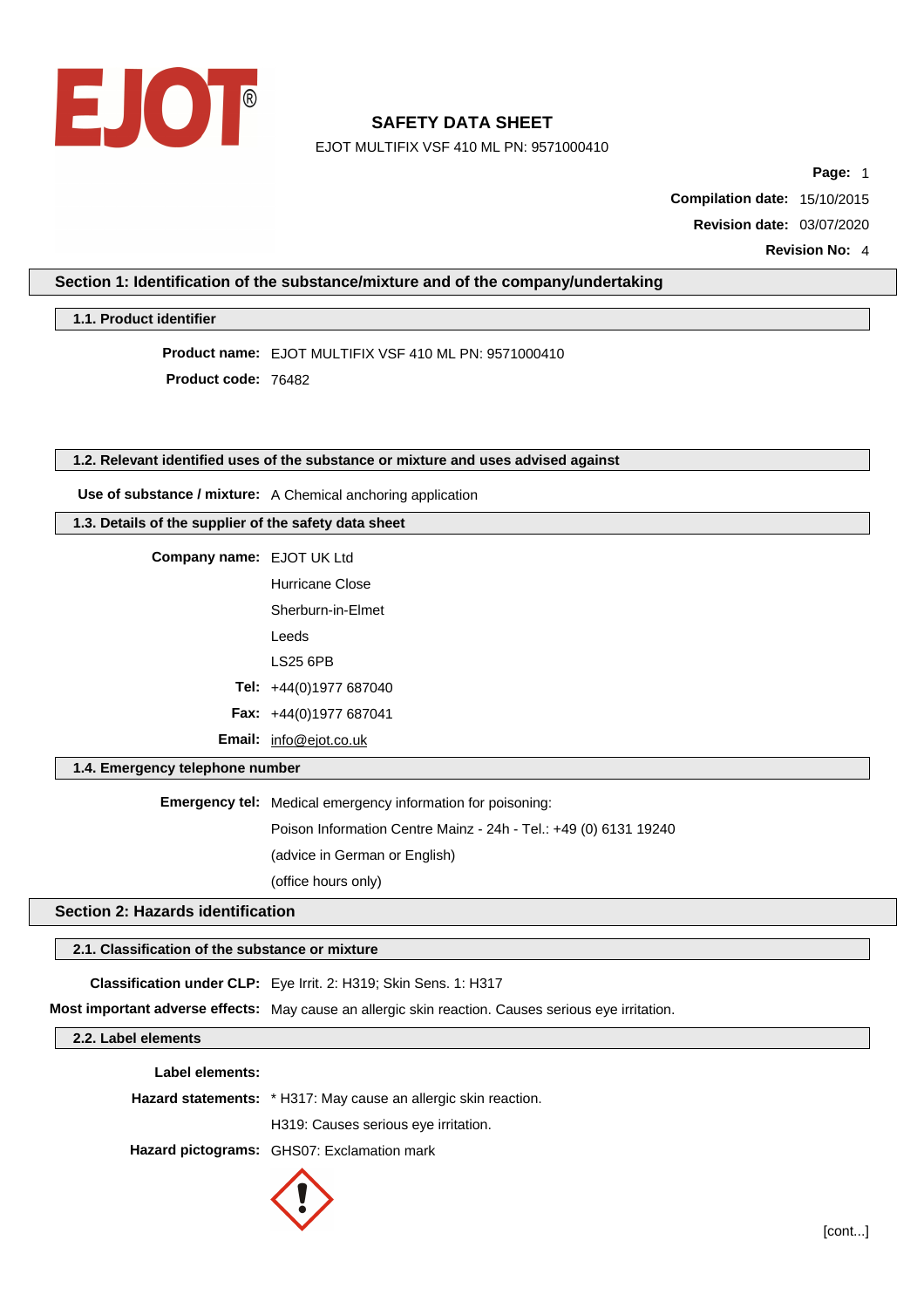# EJOT MULTIFIX VSF 410 ML PN: 9571000410

| <b>Signal words: Warning</b> |                                                                                                 |
|------------------------------|-------------------------------------------------------------------------------------------------|
|                              | <b>Precautionary statements:</b> * P261: Avoid breathing dust/fumes/gas/mist/vapours/spray.     |
|                              | P280: Wear protective gloves/protective clothing/eye protection/face protection.                |
|                              | P302+P352: IF ON SKIN: Wash with plenty of water.                                               |
|                              | P305+P351+P338: IF IN EYES: Rinse cautiously with water for several minutes. Remove             |
|                              | contact lenses, if present and easy to do. Continue rinsing.                                    |
|                              | P362+P364: Take off contaminated clothing and wash it before reuse.                             |
|                              | Haz. ingredients (label): 2.2'-ETHYLENEDIOXYDIETHYL DIMETHACRYLATE; METHACRYLIC ACID, MONOESTER |
|                              | WITH PROPANE-1,2-DIOL; DIBENZOYL PEROXIDE; 1,1'-(P-TOLYLIMINO)DIPROPAN-2                        |
|                              | -OL: P-BENZOQUINONE                                                                             |

**2.3. Other hazards**

**Other hazards:** Not applicable.

PBT: This product is not identified as a PBT/vPvB substance.

## **Section 3: Composition/information on ingredients**

**3.2. Mixtures**

### **\* Hazardous ingredients:**

2,2'-ETHYLENEDIOXYDIETHYL DIMETHACRYLATE - REACH registered number(s): 01-2119969287-21

| <b>EINECS</b> | <b>CAS</b> | PBT / WEL                                                                            | <b>CLP Classification</b>                                                                                                | Percent   |
|---------------|------------|--------------------------------------------------------------------------------------|--------------------------------------------------------------------------------------------------------------------------|-----------|
| 203-652-6     | 109-16-0   |                                                                                      | <b>Skin Sens. 1: H317</b>                                                                                                | $3 - 10%$ |
|               |            |                                                                                      | METHACRYLIC ACID, MONOESTER WITH PROPANE-1,2-DIOL - REACH registered number(s): 01-2119490226-37                         |           |
| 248-666-3     | 27813-02-1 |                                                                                      | Eye Irrit. 2: H319; Skin Sens. 1: H317                                                                                   | $3 - 10%$ |
|               |            | DIBENZOYL PEROXIDE - REACH registered number(s): 01-2119511472-50-XXXX               |                                                                                                                          |           |
| 202-327-6     | $94-36-0$  |                                                                                      | Skin Sens. 1: H317; Org. Perox. B:<br>H241; Eye Irrit. 2: H319                                                           | $1 - 3%$  |
|               |            | 1,1'-(P-TOLYLIMINO)DIPROPAN-2-OL - REACH registered number(s): 01-2119980937-17-XXXX |                                                                                                                          |           |
| 254-075-1     | 38668-48-3 |                                                                                      | Acute Tox. 2: H300; Eye Irrit. 2: H319;<br>Aquatic Chronic 3: H412                                                       | $< 1\%$   |
|               |            | P-BENZOQUINONE - REACH registered number(s): 01-2120769514-47-XXXX                   |                                                                                                                          |           |
| 203-405-2     | 106-51-4   |                                                                                      | Acute Tox. 3: H331; Acute Tox. 3: H301;<br>Eye Irrit. 2: H319; STOT SE 3: H335;<br>Skin Irrit. 2: H315; Aquatic Acute 1: | $< 1\%$   |

### **Section 4: First aid measures**

# **4.1. Description of first aid measures**

**Skin contact:** Remove all contaminated clothes and footwear immediately unless stuck to skin. Wash

H400

immediately with plenty of soap and water.

**Eye contact:** Bathe the eye with running water for 15 minutes. Consult a doctor.

**Page:** 2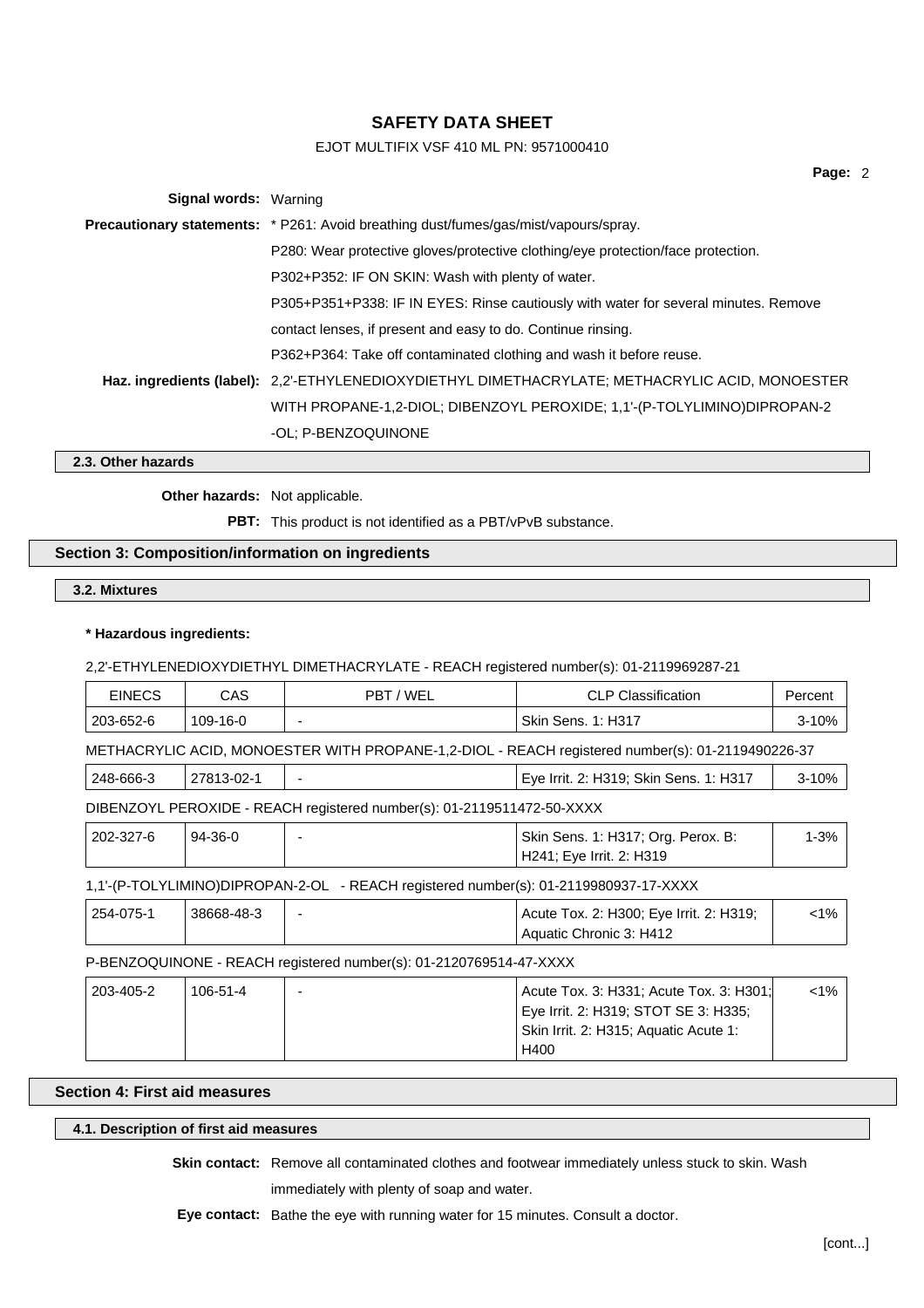## EJOT MULTIFIX VSF 410 ML PN: 9571000410

**Ingestion:** Wash out mouth with water. Consult a doctor.

**Inhalation:** Remove casualty from exposure ensuring one's own safety whilst doing so. Consult a doctor.

#### **4.2. Most important symptoms and effects, both acute and delayed**

**Skin contact:** There may be irritation and redness at the site of contact.

**Eye contact:** There may be irritation and redness. The eyes may water profusely.

**Ingestion:** There may be soreness and redness of the mouth and throat.

**Inhalation:** There may be irritation of the throat with a feeling of tightness in the chest. Exposure may cause coughing or wheezing.

**Delayed / immediate effects:** Immediate effects can be expected after short-term exposure.

### **4.3. Indication of any immediate medical attention and special treatment needed**

**Immediate / special treatment:** Eye bathing equipment should be available on the premises.

#### **Section 5: Fire-fighting measures**

#### **5.1. Extinguishing media**

**Extinguishing media:** Suitable extinguishing media for the surrounding fire should be used.

### **5.2. Special hazards arising from the substance or mixture**

**Exposure hazards:** In combustion emits toxic fumes.

#### **5.3. Advice for fire-fighters**

**Advice for fire-fighters:** Wear self-contained breathing apparatus. Wear protective clothing to prevent contact

with skin and eyes.

### **Section 6: Accidental release measures**

**6.1. Personal precautions, protective equipment and emergency procedures**

**Personal precautions:** Refer to section 8 of SDS for personal protection details. If outside do not approach from downwind. If outside keep bystanders upwind and away from danger point. Mark out the contaminated area with signs and prevent access to unauthorised personnel. Do not create dust.

#### **6.2. Environmental precautions**

**Environmental precautions:** Do not discharge into drains or rivers.

## **6.3. Methods and material for containment and cleaning up**

**Clean-up procedures:** Transfer to a closable, labelled salvage container for disposal by an appropriate method.

#### **6.4. Reference to other sections**

**Reference to other sections:** Refer to section 8 of SDS.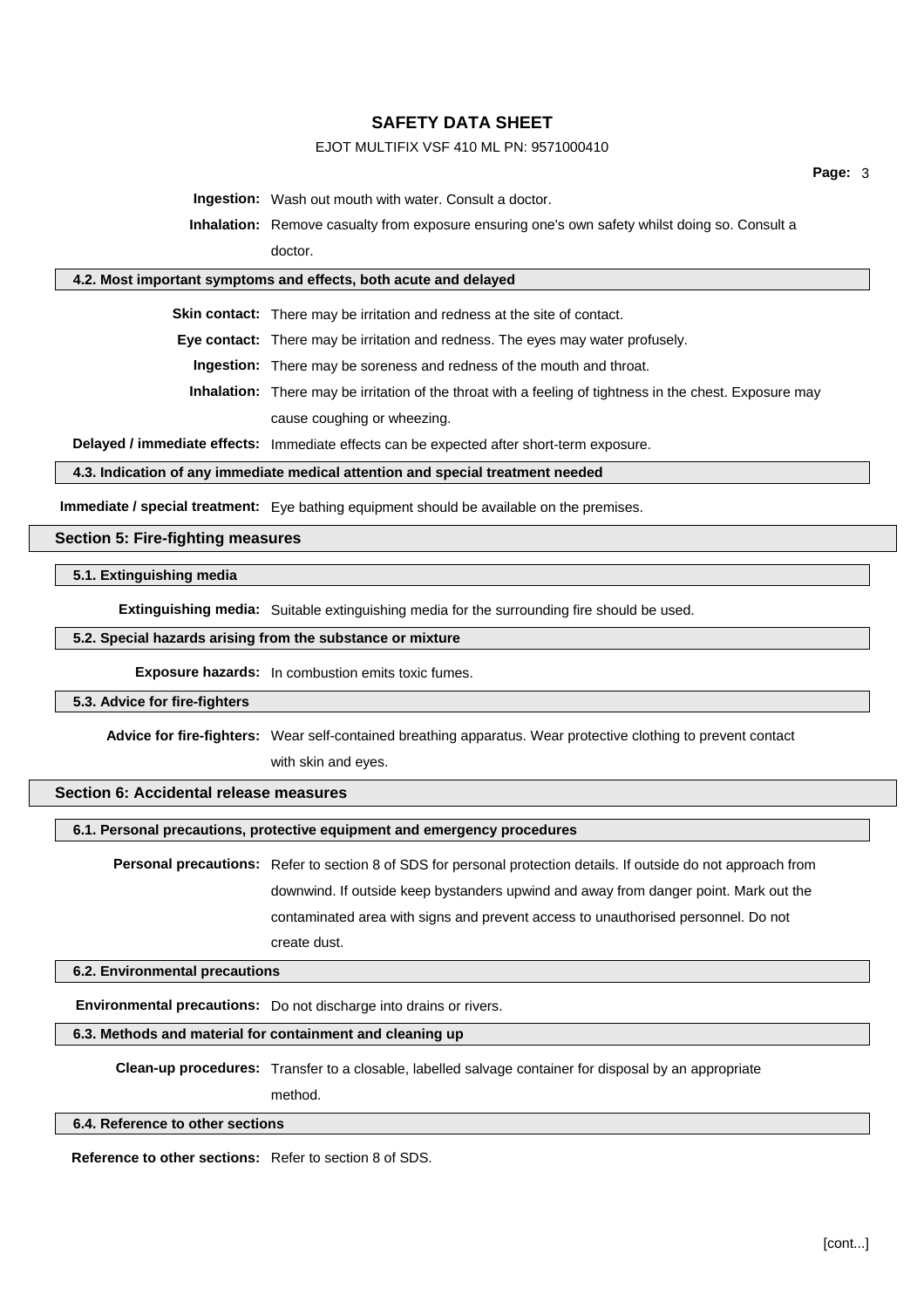## EJOT MULTIFIX VSF 410 ML PN: 9571000410

#### **Section 7: Handling and storage**

### **7.1. Precautions for safe handling**

**Handling requirements:** Avoid direct contact with the substance. Ensure there is sufficient ventilation of the area.

Do not handle in a confined space. Avoid the formation or spread of dust in the air.

### **7.2. Conditions for safe storage, including any incompatibilities**

**Storage conditions:** Store in a cool, well ventilated area. Keep container tightly closed.

**Suitable packaging:** Must only be kept in original packaging.

### **7.3. Specific end use(s)**

**Specific end use(s):** Building and construction work (SU19).

# **Section 8: Exposure controls/personal protection**

**8.1. Control parameters**

#### **Hazardous ingredients:**

### **DIBENZOYL PEROXIDE**

| Workplace exposure limits: |                      |              | Respirable dust |              |  |
|----------------------------|----------------------|--------------|-----------------|--------------|--|
| State                      | 8 hour TWA           | 15 min. STEL | 8 hour TWA      | 15 min. STEL |  |
| UK                         | $5 \text{ mg/m}$ 3   |              |                 | -            |  |
|                            | <b>D DEMZOOUMONE</b> |              |                 |              |  |

**P-BENZOQUINONE**

| UK | <br>.1/ I I I . |  |
|----|-----------------|--|
|    |                 |  |

**DNEL/PNEC Values**

### **Hazardous ingredients:**

# **2,2'-ETHYLENEDIOXYDIETHYL DIMETHACRYLATE**

| $\tau$ ype | Exposure   | Value                 | Population     | Effect |
|------------|------------|-----------------------|----------------|--------|
| DNEL       | Dermal     | 13.9 <sub>mg/kg</sub> | <b>Workers</b> | ∟ocal  |
| DNEL       | Inhalation | $48.5$ mg/m $3$       | <b>Workers</b> | ∟ocal  |

### **METHACRYLIC ACID, MONOESTER WITH PROPANE-1,2-DIOL**

| Type        | Exposure                   | Value                  | Population                | Effect   |
|-------------|----------------------------|------------------------|---------------------------|----------|
| <b>DNEL</b> | Inhalation (repeated dose) | 14.7 mg/m <sup>3</sup> | <b>Workers</b>            | Systemic |
| <b>DNEL</b> | Dermal                     | 4.2 mg/kg bw/day       | <b>Workers</b>            | Systemic |
| <b>DNEL</b> | Inhalation (repeated dose) | $8.8 \text{ mg/m}^3$   | <b>General Population</b> | Systemic |
| <b>DNEL</b> | Dermal                     | 2.5 mg/kg bw/day       | <b>General Population</b> | Systemic |
| <b>DNEL</b> | Oral (repeated dose)       | 2.5 mg/kg bw/day       | <b>General Population</b> | Systemic |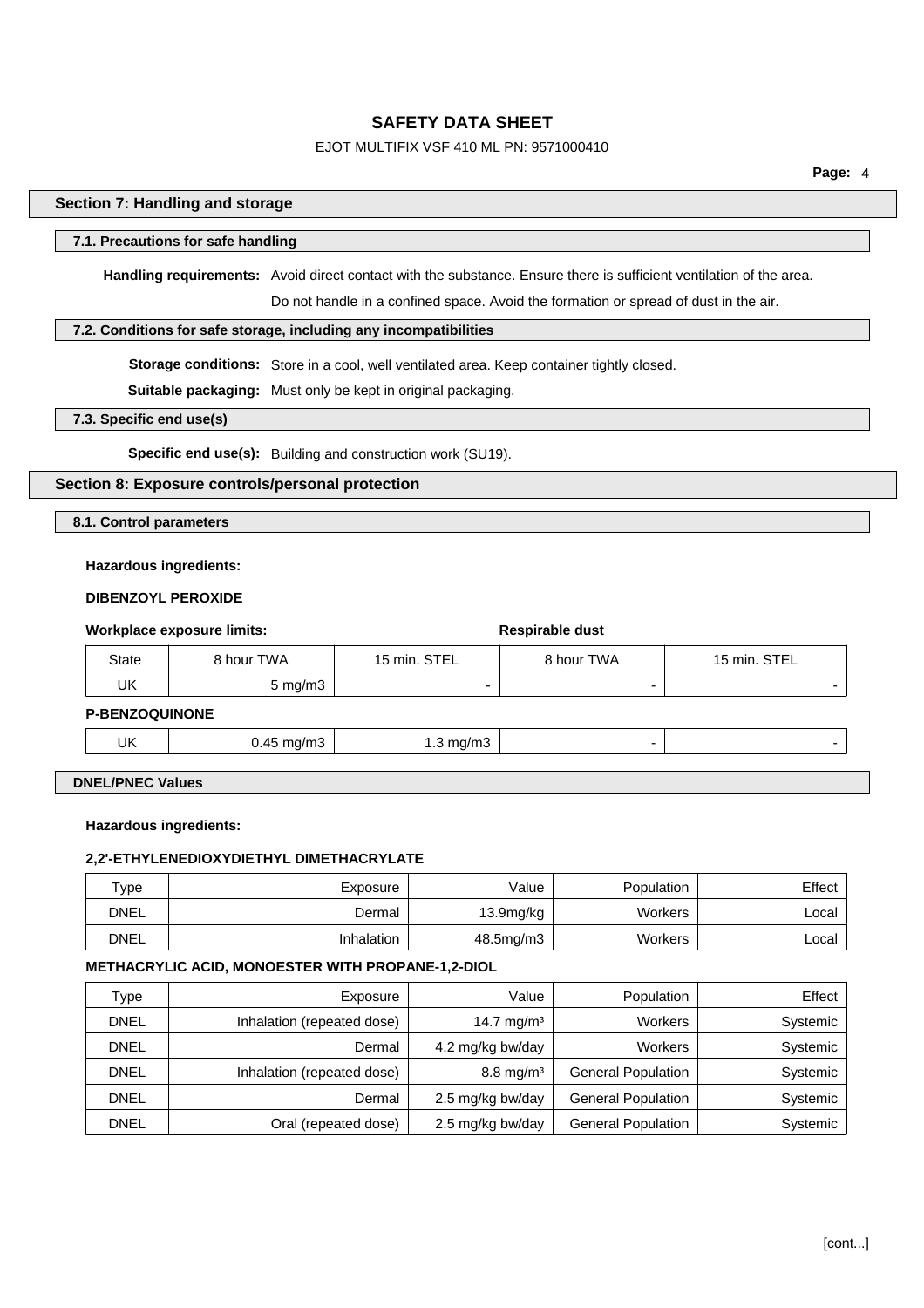# EJOT MULTIFIX VSF 410 ML PN: 9571000410

**Page:** 5

### **DIBENZOYL PEROXIDE**

| Туре        | Exposure                   | Value             | Population                | Effect   |
|-------------|----------------------------|-------------------|---------------------------|----------|
| <b>DNEL</b> | Inhalation (repeated dose) | 39 mg/m $3$       | Workers                   | Systemic |
| <b>DNEL</b> | Dermal (repeated dose)     | 13.3 mg/kg bw/day | Workers                   | Systemic |
| DNEL        | Dermal                     | $34 \mu g/cm^2$   | Workers                   | Local    |
| <b>DNEL</b> | Oral (repeated dose)       | 2 mg/kg bw/day    | <b>General Population</b> | Systemic |

#### **8.2. Exposure controls**

| Engineering measures: Ensure there is sufficient ventilation of the area.                                           |
|---------------------------------------------------------------------------------------------------------------------|
| Respiratory protection: Breathing protection is required in inadequately ventilated places. Gas/vapour filter, type |
| A: organic vapours (EN141).                                                                                         |
| <b>Hand protection:</b> Nitrile gloves. Viton gloves. Wear solvent proof gloves. EN 374 Recommended                 |
| thickness of material $>0.4$ mm. Breakthrough time of the glove material $> 8$ hours. As the                        |
| product is a preperation of several substances, the resistance of the glove material can                            |
| not be calculated in advance and has therefore to be checked prior to the application.                              |
| <b>Eye protection:</b> Safety glasses. Ensure eye bath is to hand.                                                  |
| <b>Skin protection:</b> Protective clothing.                                                                        |
|                                                                                                                     |

### **Section 9: Physical and chemical properties**

#### **9.1. Information on basic physical and chemical properties**

| <b>State: Paste</b>            |                                    |  |  |
|--------------------------------|------------------------------------|--|--|
| <b>Colour:</b> Various         |                                    |  |  |
|                                | <b>Odour:</b> Characteristic odour |  |  |
|                                | <b>Oxidising:</b> Not applicable.  |  |  |
| Solubility in water: Insoluble |                                    |  |  |
| Relative density: 1.67         | <b>VOC g/l:</b> $0.66$             |  |  |
| 9.2. Other information         |                                    |  |  |

**Other information:** Solid suspension - classified as non-flammable according to results from Test N.1 test method for readily combustible solids.

### **Section 10: Stability and reactivity**

**10.1. Reactivity**

**Reactivity:** Stable under recommended transport or storage conditions.

## **10.2. Chemical stability**

**Chemical stability:** Stable under normal conditions.

#### **10.3. Possibility of hazardous reactions**

**Hazardous reactions:** Hazardous reactions will not occur under normal transport or storage conditions.

Decomposition may occur on exposure to conditions or materials listed below.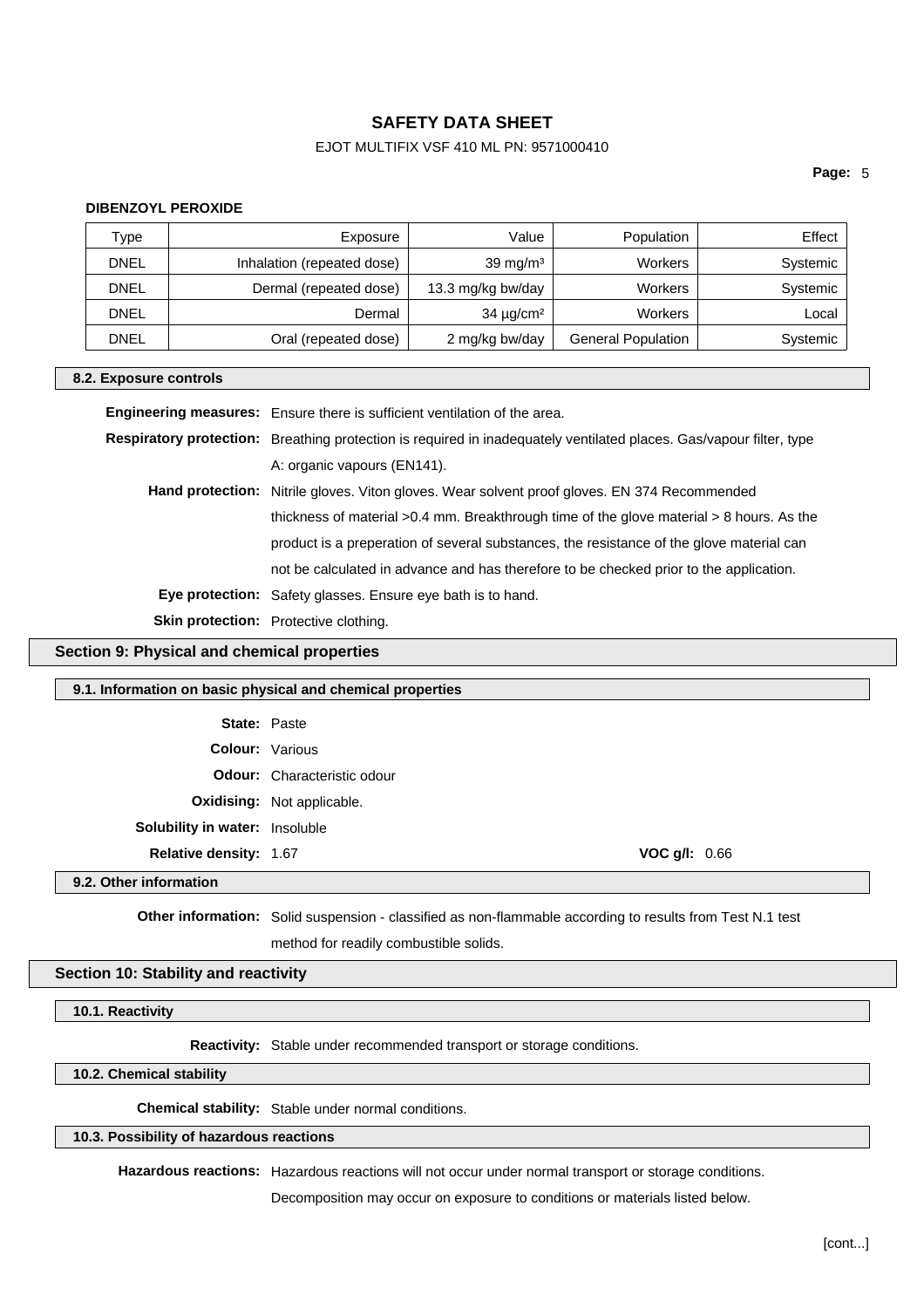## EJOT MULTIFIX VSF 410 ML PN: 9571000410

### **10.4. Conditions to avoid**

**Conditions to avoid:** Heat.

### **10.5. Incompatible materials**

**Materials to avoid:** Strong oxidising agents. Strong acids.

### **10.6. Hazardous decomposition products**

**Haz. decomp. products:** In combustion emits toxic fumes.

### **Section 11: Toxicological information**

#### **11.1. Information on toxicological effects**

### **Hazardous ingredients:**

#### **DIBENZOYL PEROXIDE**

| ' ORL          | <b>RAT</b> | LD50         | 2000 | mg/kg |
|----------------|------------|--------------|------|-------|
| <b>VAPOURS</b> | RAT        | LD50<br>____ | 24.3 | mg/kg |

### **1,1'-(P-TOLYLIMINO)DIPROPAN-2-OL**

|  |  |  | п.<br><br>$ -$ | $\sim$ r<br><b>LL</b><br>__ | . .<br>- 11 |
|--|--|--|----------------|-----------------------------|-------------|
|--|--|--|----------------|-----------------------------|-------------|

### **P-BENZOQUINONE**

| ORL | <b>MUS</b> | LD50 | 25    | mg/kg |
|-----|------------|------|-------|-------|
| ORL | RAT        | LD50 | 130   | mg/kg |
| SCU | <b>MUS</b> | LD50 | 93800 | µg/kg |

### **Relevant hazards for product:**

| Hazard                         | Route | Basis                   |
|--------------------------------|-------|-------------------------|
| Serious eye damage/irritation  | OPT   | Hazardous: calculated   |
| Respiratory/skin sensitisation | DRM.  | ' Hazardous: calculated |

### **Symptoms / routes of exposure**

**Skin contact:** There may be irritation and redness at the site of contact.

**Eye contact:** There may be irritation and redness. The eyes may water profusely.

**Ingestion:** There may be soreness and redness of the mouth and throat.

**Inhalation:** There may be irritation of the throat with a feeling of tightness in the chest. Exposure may cause coughing or wheezing.

#### **Delayed / immediate effects:** Immediate effects can be expected after short-term exposure.

### **Section 12: Ecological information**

### **12.1. Toxicity**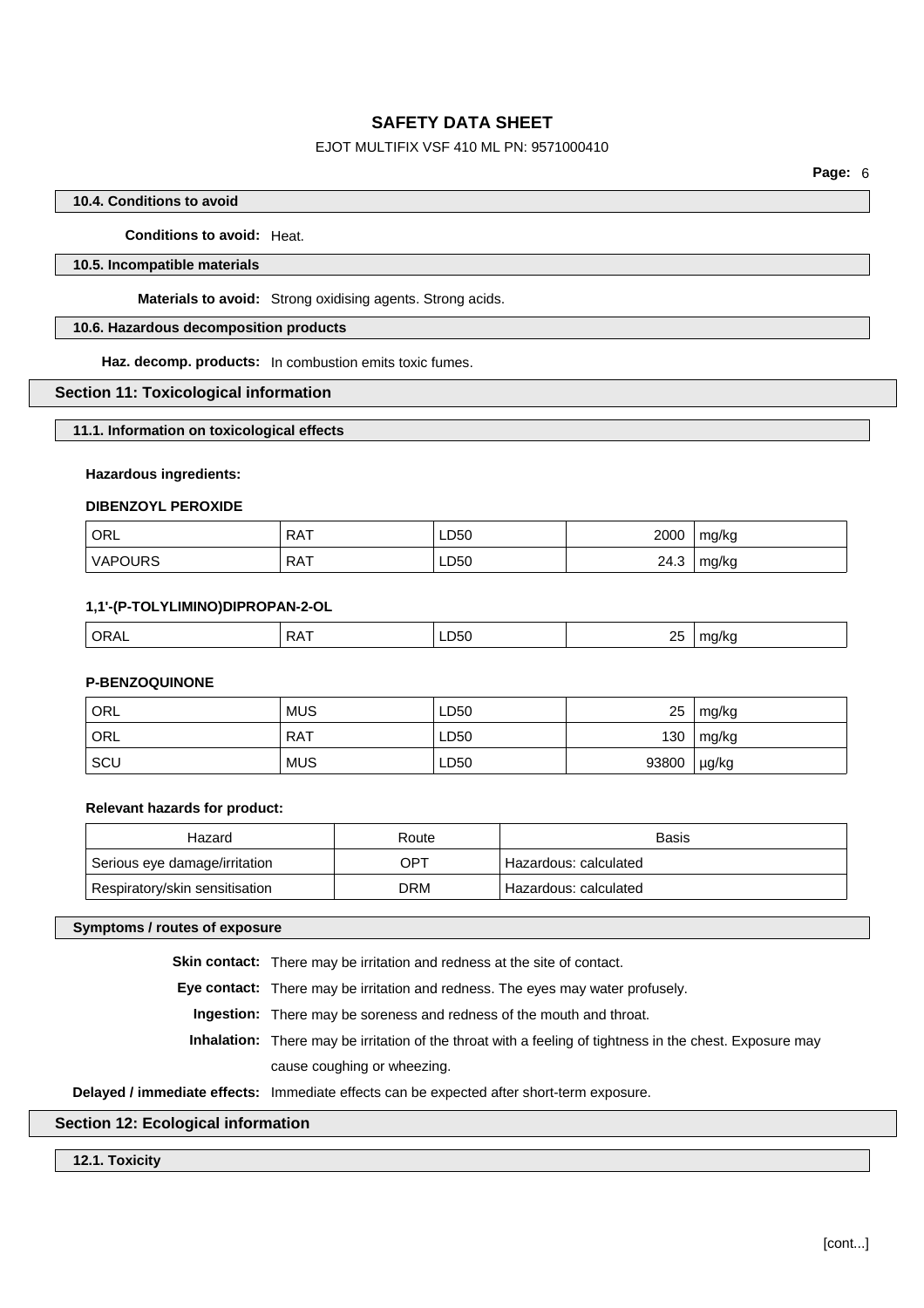## EJOT MULTIFIX VSF 410 ML PN: 9571000410

**Page:** 7

### **\* Ecotoxicity values:** Catalyst Comp B

| <b>Species</b> | Test      | Value | Units |
|----------------|-----------|-------|-------|
| ALGAE          | 72H ErC50 | >60   | mq/l  |
| Daphnia magna  | 48H EC50  | >11   | mq/l  |
| <b>FISH</b>    | 48H EC50  | >7    | mg/l  |
| <b>FISH</b>    | 96H LC50  | >100  | mg/l  |

### **Hazardous ingredients:**

### **DIBENZOYL PEROXIDE**

| ALGAE                               | 72H ErC50 | 0.0711         | mq/l |
|-------------------------------------|-----------|----------------|------|
| Daphnia magna                       | 48H EC50  | $0.110$   mg/l |      |
| RAINBOW TROUT (Oncorhynchus mykiss) | 96H LC50  | 0.0602         | mq/l |

### **12.2. Persistence and degradability**

### **Persistence and degradability:** Biodegradable.

#### **12.3. Bioaccumulative potential**

**Bioaccumulative potential:** No bioaccumulation potential.

### **12.4. Mobility in soil**

**Mobility:** No data available.

### **12.5. Results of PBT and vPvB assessment**

**PBT identification:** This product is not identified as a PBT/vPvB substance.

### **12.6. Other adverse effects**

**Other adverse effects:** Negligible ecotoxicity.

### **Section 13: Disposal considerations**

### **13.1. Waste treatment methods**

|                                    | <b>Disposal operations:</b> Transfer to a suitable container and arrange for collection by specialised disposal |
|------------------------------------|-----------------------------------------------------------------------------------------------------------------|
|                                    | company.                                                                                                        |
| <b>Waste code number:</b> $080409$ |                                                                                                                 |
|                                    | Disposal of packaging: Dispose of in a regulated landfill site or other method for hazardous or toxic wastes.   |
|                                    | <b>NB:</b> The user's attention is drawn to the possible existence of regional or national                      |
|                                    | regulations regarding disposal.                                                                                 |

# **Section 14: Transport information**

**Transport class:** This product does not require a classification for transport.

## **Section 15: Regulatory information**